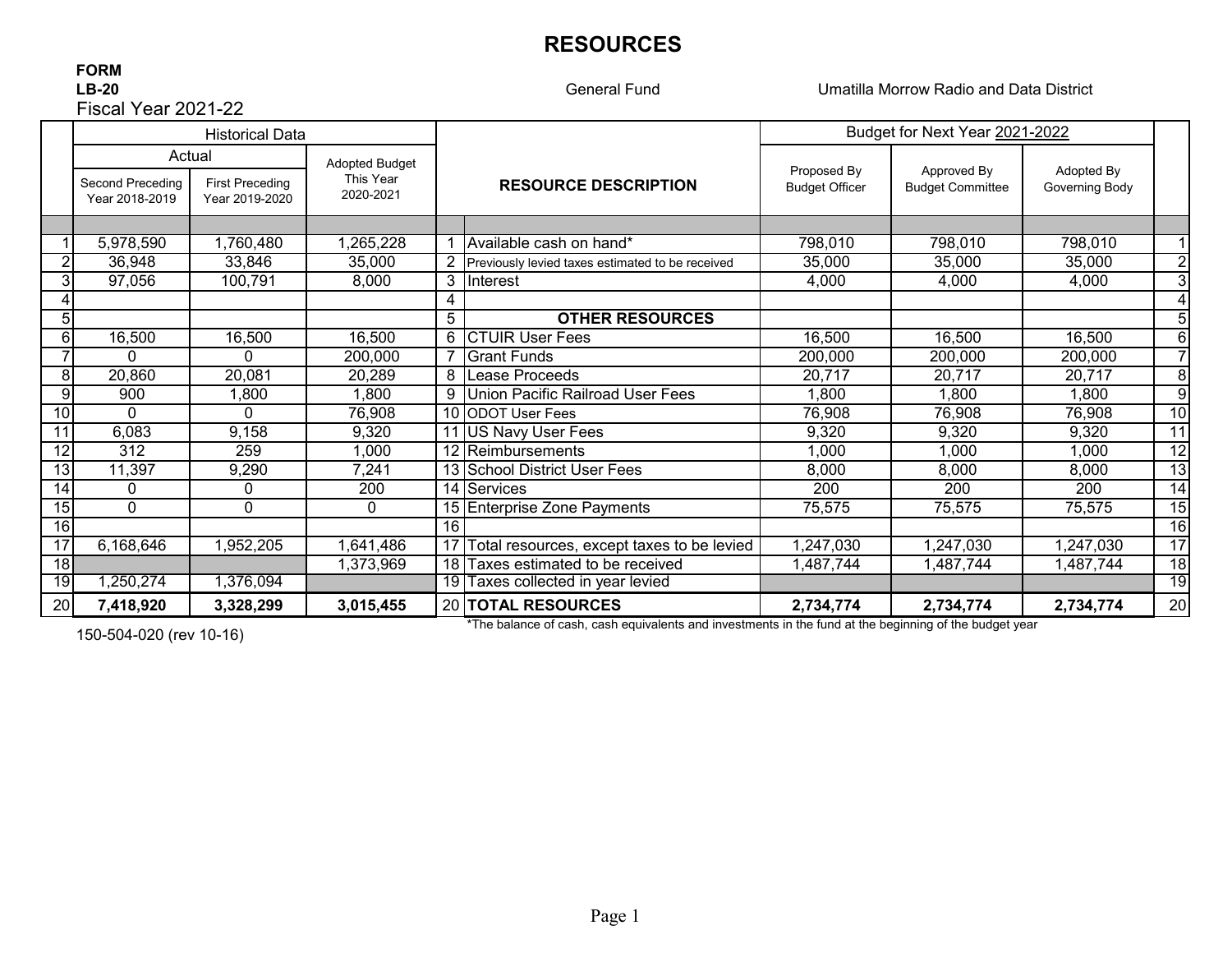### **REQUIREMENTS SUMMARY**

## **FORM**

### **LB-30**

Fiscal Year 2021-22

### ALLOCATED

General Fund Umatilla Morrow Radio & Data District

|                       | <b>Historical Data</b>              |                        |           |                       | <b>REQUIREMENTS FOR:</b>                           | Budget For Next Year 2021-2022 |                |            |                 |
|-----------------------|-------------------------------------|------------------------|-----------|-----------------------|----------------------------------------------------|--------------------------------|----------------|------------|-----------------|
|                       | <b>Actual</b><br>Adopted Budget     |                        |           |                       |                                                    |                                |                |            |                 |
|                       | Second Preceding                    | <b>First Preceding</b> | This Year |                       | <b>Operations</b>                                  | Proprosed By                   | Approved By    | Adopted By |                 |
|                       | 2018-2019<br>2019-2020<br>2020-2021 |                        |           |                       | <b>Budget Officer</b>                              | <b>Budget Committee</b>        | Governing Body |            |                 |
|                       |                                     |                        |           |                       | PERSONNEL SERVICES                                 |                                |                |            | $\overline{1}$  |
| $\overline{2}$        | 88,510                              | 92,077                 | 93,489    | 2                     | <b>District Administrator</b>                      | 94,985                         | 94,985         | 94,985     | $\overline{2}$  |
| 3                     | 42,036                              | 43,214                 | 45,208    | 3                     | Administrative/Technical Assistant                 | 46,357                         | 46,357         | 46,357     | 3               |
| $\boldsymbol{\Delta}$ | 77,814                              | 79,994                 | 82,834    | 4                     | <b>Communications Technician</b>                   | 84,962                         | 84,962         | 84,962     | 4               |
| 5                     | 15,304                              | 15,222                 | 17,780    | 5                     | <b>Payroll Taxes</b>                               | 16,520                         | 16,520         | 16,520     | $5\phantom{.0}$ |
| 6                     | 41,543                              | 38,657                 | 49,336    | 6                     | <b>PERS</b>                                        | 54,763                         | 54,763         | 54,763     | 6               |
| $\overline{7}$        | 53,700                              | 59,834                 | 58,800    | $\overline{7}$        | Medical                                            | 53,620                         | 53,620         | 53,620     | $\overline{7}$  |
| 8                     | 5,812                               | 6,402                  | 8,000     | 8                     | <b>Workers Comp</b>                                | 7,750                          | 7,750          | 7,750      | 8               |
| 9                     | 426                                 | 426                    | 500       | 9                     | Life Insurance                                     | 500                            | 500            | 500        | $\overline{9}$  |
| 10                    |                                     |                        |           | 10                    | <b>HRA</b>                                         | 7,460                          | 7,460          | 7,460      | 10              |
| 11                    | 1,061                               | 1,078                  | 1,100     | 11                    | Long Term Disability Insurance                     | 1,210                          | 1,210          | 1,210      | 11              |
| 12                    | $\Omega$                            | $\Omega$               | 402       | 12                    | <b>FireMed Insurance</b>                           | 280                            | 280            | 280        | 12              |
| 13                    | 326,206                             | 336,904                | 357,449   | 13                    | <b>TOTAL PERSONNEL SERVICES</b>                    | 368,407                        | 368,407        | 368,407    | 13              |
| 14                    | $\mathbf{3}$                        | 3                      | 3         | 14                    | <b>Total Full-Time Equivalent (FTE)</b>            | 3                              | $\mathbf{3}$   | 3          | 14              |
| 15                    |                                     |                        |           |                       | MATERIALS AND SERVICES                             |                                |                |            | 15              |
| 16                    | 212,734                             | 518,020                | 304,700   | 16                    | <b>ADMINISTRATION</b>                              | 272,800                        | 272,800        | 272,800    | 16              |
| 17                    | 42,732                              | 43,579                 | 56,000    | 17                    | Site Leases                                        | 40,000                         | 40,000         | 40,000     | 17              |
| 18                    | 47,442                              | 98,234                 | 71,000    | 18                    | Site Maintenance                                   | 60,000                         | 60,000         | 60,000     | 18              |
| 19                    | 0                                   | 0                      | 60,000    | 19                    | Microwave System Removal                           | 0                              | $\Omega$       | $\Omega$   | 19              |
| 20                    | $\mathbf 0$                         | $\mathbf 0$            | 70,000    | 20                    | <b>Site Modification</b>                           | 60,000                         | 60,000         | 80,000     | 20              |
| 21                    | $\mathbf 0$                         | $\Omega$               | 350,000   | 21                    | <b>Subscriber Unit Installations</b>               | 0                              | $\Omega$       | $\Omega$   | 21              |
| 22                    | 302,908                             | 659,833                | 911,700   | 22                    | TOTAL MATERIALS AND SERVICES                       | 432,800                        | 432,800        | 452,800    | 22              |
| 23                    |                                     |                        |           |                       | <b>CAPITAL OUTLAY</b>                              |                                |                |            | $\overline{23}$ |
| 24                    | 964                                 | 24,705                 | 30,000    | $\overline{23}$<br>24 | Site Equipment                                     | 75,000                         | 75,000         | 75,000     | 24              |
| 25                    | 514,604                             | 4,572,490              | 854,799   | 25                    | Infrastructure and Equipment Replacement           | 930,647                        | 930,647        | 930,647    | 25              |
| 26                    | 17,134                              | 11,129                 | 250,000   | 26                    | Field Equipment (Subscriber Units and Accessories) | 280,000                        | 280,000        | 280,000    | 26              |
| 27                    | 0                                   | 0                      | 4,000     | 27                    | Interoperablity Equipment                          | 10,000                         | 10,000         | 10,000     | 27              |
| 28                    | $\Omega$                            | $\mathbf 0$            | 11,935    | 28                    | <b>System Licenses</b>                             | 5,000                          | 5,000          | 5,000      | 28              |
| 29                    | 27,000                              | $\mathbf 0$            | 0         | 29                    | <b>Test Equipment</b>                              | 10,000                         | 10,000         | 10,000     | 29              |
| 30                    | $\mathbf{0}$                        | $\overline{0}$         | 27,000    | 30                    | Property                                           | 50,000                         | 50,000         | 30,000     | 30              |
| 31                    |                                     |                        |           | 31                    |                                                    |                                |                |            | 31              |
|                       |                                     |                        |           |                       |                                                    |                                |                |            |                 |
| 32                    | 559,702                             | 4,608,324              | 1,177,734 |                       | 32   TOTAL CAPITAL OUTLAY                          | 1,360,647                      | 1,360,647      | 1,340,647  | 32              |
| 33                    | 1,188,816                           | 5,605,061              | 2,446,883 |                       | 33 Operations TOTAL                                | 2,161,854                      | 2,161,854      | 2,161,854  | 33              |

150-504-030 (Rev 11/16)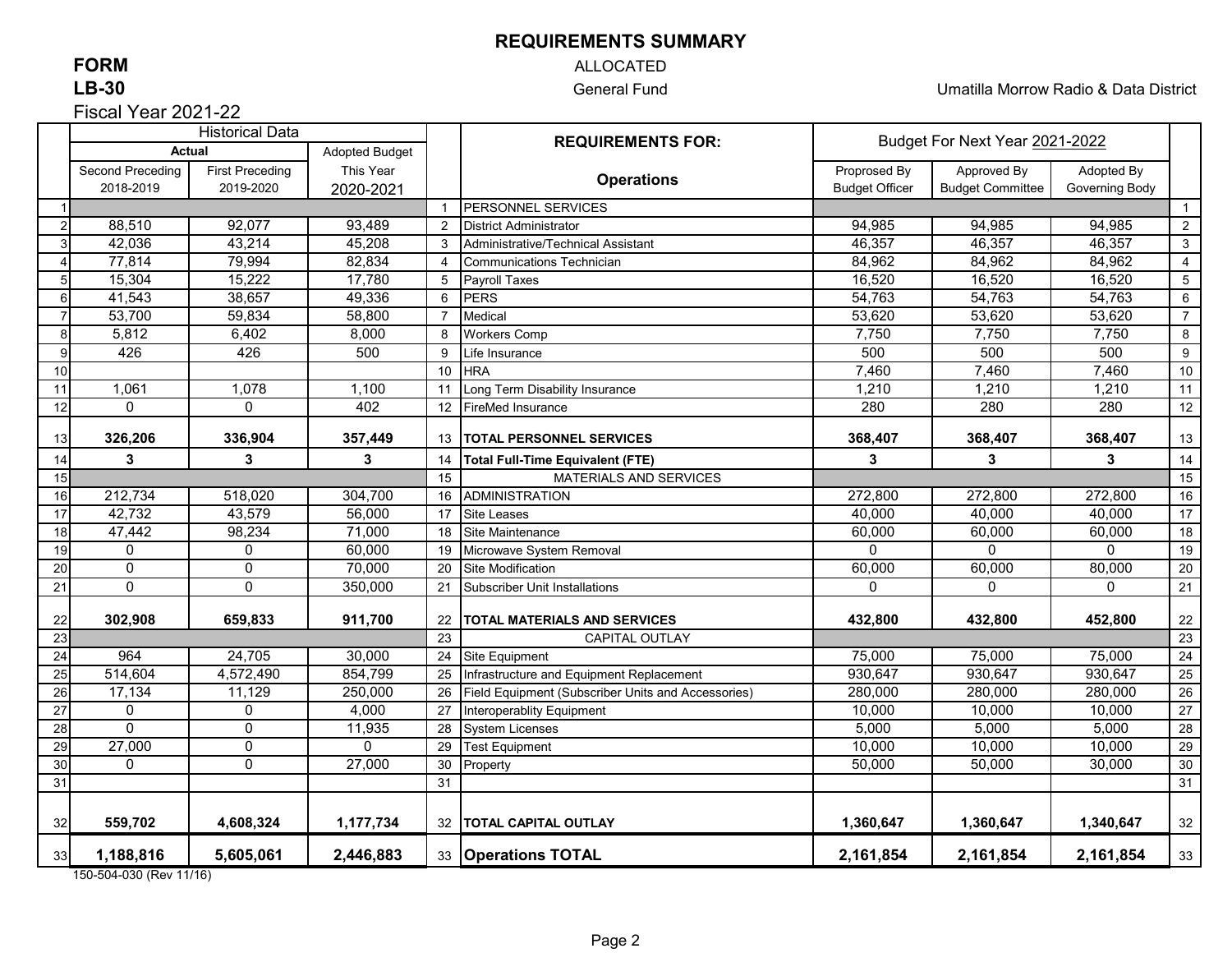### **DETAILED REQUIREMENTS**

Fiscal Year 2021-22

# **FORM** ALLOCATED

**LB-31** General Fund Umatilla Morrow Radio & Data District

| <b>Historical Data</b> |                  |                        |                       |                          |                                      | Budget for Next Year 2021-2022  |                       |                         |                |                           |
|------------------------|------------------|------------------------|-----------------------|--------------------------|--------------------------------------|---------------------------------|-----------------------|-------------------------|----------------|---------------------------|
|                        | Actual           |                        | <b>Adopted Budget</b> | <b>REQUIREMENTS FOR:</b> |                                      |                                 |                       |                         |                |                           |
|                        | Second Preceding | <b>First Preceding</b> | This Year             |                          |                                      | <b>Operations</b>               | Proposed by           | Approved by             | Adopted by     |                           |
|                        | 2018-2019        | 2019-2020              | 2020-2021             |                          |                                      |                                 | <b>Budget Officer</b> | <b>Budget Committee</b> | Governing Body |                           |
| $\overline{1}$         |                  |                        |                       |                          | Administration                       | <b>Materials &amp; Services</b> |                       |                         |                |                           |
| $\overline{2}$         | 112,190          | 186,146                | 50,000                | $\overline{2}$           | <b>Professional Services</b>         |                                 | 25,000                | 25,000                  | 25,000         | $\overline{c}$            |
| $\sqrt{3}$             | 5,444            | 40,957                 | 120,000               | 3                        | Voice System Maintenance             |                                 | 125,000               | 125,000                 | 125,000        | $\ensuremath{\mathsf{3}}$ |
| $\overline{4}$         | $\Omega$         | $\Omega$               | 500                   | 4                        | <b>IT Sevices</b>                    |                                 | 500                   | 500                     | 500            | $\overline{\mathbf{4}}$   |
| $\overline{5}$         | 22               | 11,167                 | 12,000                | 5                        | Microwave System Maintenance         |                                 | 30,000                | 30,000                  | 30,000         | 5                         |
| $6\phantom{1}6$        | $\Omega$         | 0                      | 1,000                 | 6                        | Subscriber Unit Maintenance          |                                 | 3,000                 | 3,000                   | 3,000          | 6                         |
| $\overline{7}$         | 2,097            | 4,971                  | 4,000                 |                          | Office Supplies and Maintenance      |                                 | 5,000                 | 5,000                   | 5,000          | $\overline{7}$            |
| $\boldsymbol{8}$       | 816              | 782                    | 1,500                 | 8                        | Notifications and Publication        |                                 | 1,600                 | 1,600                   | 1,600          | 8                         |
| $\overline{g}$         | 8,371            | 2,470                  | 7,000                 | 9                        | Training/Travel                      |                                 | 9,000                 | 9,000                   | 9,000          | 9                         |
| $10$                   | 12,876           | 12,876                 | 13,000                | 10                       | Office Space Rent                    |                                 | 13,000                | 13,000                  | 13,000         | 10                        |
| 11                     | 2,806            | 7,303                  | 4,300                 | 11                       | Dues/Fees                            |                                 | 7,000                 | 7,000                   | 7,000          | 11                        |
| 12                     | $\Omega$         | 0                      | 500                   | 12                       | Subscriber Unit Software Maintenance |                                 | 500                   | 500                     | 500            | 12                        |
| 13                     | 31,057           | 43,410                 | 34,000                | 13                       | Insurance/ Board Bonding             |                                 | 49,000                | 49,000                  | 49,000         | 13                        |
| 14                     | 6,600            | 6,800                  | 7,200                 | 14                       | <b>Annual Audit</b>                  |                                 | 7,300                 | 7,300                   | 7,300          | 14                        |
| 15                     | 5,386            | 0                      | 5,500                 | 15                       | Elections                            |                                 | 0                     | 0                       | 0              | 15                        |
| 16                     | 2,345            | 3,316                  | 3,500                 | 16                       | Cell Phone and Data Card             |                                 | 4,500                 | 4,500                   | 4,500          | 16                        |
| 17                     | 69               | 0                      | 1,000                 | 17                       | Protective Clothing and Equipment    |                                 | 1,000                 | 1,000                   | 1,000          | 17                        |
| 18                     | $\Omega$         | 0                      | 1,000                 | 18                       | <b>Test Equipment Maintenance</b>    |                                 | 1,000                 | 1,000                   | 1,000          | 18                        |
| 19                     | 16,641           | 11,234                 | 29,000                | 19                       | Vehicle Expenses                     |                                 | 32,000                | 32,000                  | 32,000         | 19                        |
| 20                     | 1,452            | 1,654                  | 5,000                 | 20                       | Legal Expenses                       |                                 | 5,000                 | 5,000                   | 5,000          | 20                        |
| $\overline{21}$        | $\overline{67}$  | 18                     | 100                   | 21                       | <b>Board Expenses</b>                |                                 | 600                   | 600                     | 600            | 21                        |
| $\frac{1}{22}$         | 4,495            | 4,685                  | 4,600                 | 22                       | Bookkeeping                          |                                 | 4,900                 | 4,900                   | 4,900          | 22                        |
| 23                     |                  |                        |                       | $\overline{23}$          |                                      |                                 |                       |                         |                | 23                        |
| 24                     | 75,166           | 0                      |                       | 24                       | Ending balance (prior years)         |                                 |                       |                         |                | $\overline{24}$           |
|                        |                  |                        |                       |                          |                                      |                                 |                       |                         |                |                           |
| 25                     | 212,734          | 337,789                | 0                     |                          | 25 TOTAL REQUIREMENTS                |                                 | 324,900               | 324,900                 | 324,900        | 25                        |

150-504-031 (Rev 10-16)